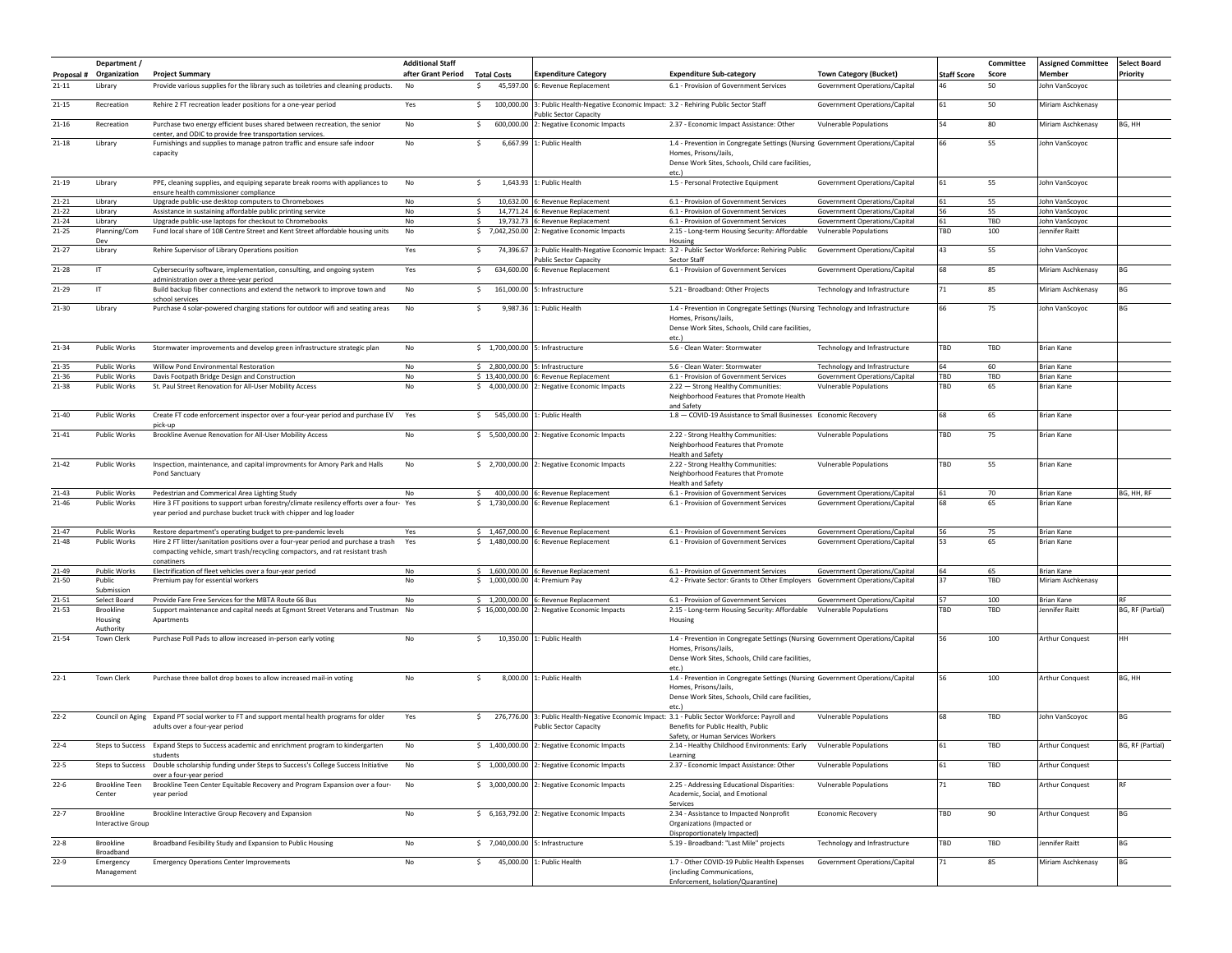| $22 - 10$          | Health                                     | Support Brookline's Clutter and Hoarding Evaluation and Supportive Services<br>(CHESS) program over a four-year period                                                                                                              | No            |              | \$310,000.00 2: Negative Economic Impacts                                                             | 2.18 - Housing Support: Other Housing<br>Assistance                                                                                                                   | <b>Vulnerable Populations</b>                                  | 76        | 70              | Miriam Aschkenasy                    |                  |
|--------------------|--------------------------------------------|-------------------------------------------------------------------------------------------------------------------------------------------------------------------------------------------------------------------------------------|---------------|--------------|-------------------------------------------------------------------------------------------------------|-----------------------------------------------------------------------------------------------------------------------------------------------------------------------|----------------------------------------------------------------|-----------|-----------------|--------------------------------------|------------------|
| $22 - 12$          | Fire                                       | Implementation and first-year contract with public safety and policy training<br>platform and mental-health wellness application                                                                                                    | No            | \$           | 50,000.00 1: Public Health                                                                            | 1.7 - Other COVID-19 Public Health Expenses<br>(including Communications,<br>Enforcement, Isolation/Quarantine)                                                       | Government Operations/Capital                                  | 66        | 65              | Miriam Aschkenasy                    |                  |
| $22 - 13$          | Emergency<br>Management                    | Hybrid vehicle for EM staff                                                                                                                                                                                                         | No            | -\$          | 27,500.00 6: Revenue Replacement                                                                      | 6.1 - Provision of Government Services                                                                                                                                | Government Operations/Capital                                  | 59        | 50              | Miriam Aschkenasy                    |                  |
| $22 - 14$          | Brookline<br>Chamber of<br>Commerce        | 12-week Restaurant Resiliency Seminar for 15 restaurants in Brookline                                                                                                                                                               | No            | S.           | 164,900.00 2: Negative Economic Impacts                                                               | 2.30 - Technical Assistance, Counseling, or<br><b>Business Planning</b>                                                                                               | <b>Economic Recovery</b>                                       | 46        | 80              | John VanScoyoc                       |                  |
| $22 - 15$          | Brookline<br>Chamber of<br>Commerce        | Fund Restaurants for Brookline to provide meals to food insecure individuals over No<br>a four-year period                                                                                                                          |               |              | \$ 264,000.00 2: Negative Economic Impacts                                                            | 2.1 - Household Assistance: Food Programs                                                                                                                             | <b>Vulnerable Populations</b>                                  | 61        | 80              | John VanScoyoc                       |                  |
| $22 - 16$          | Brookline<br>Chamber of<br>Commerce        | Expand and market Discover Brookline website (local business directory)                                                                                                                                                             | No            |              | \$143,440.00 2: Negative Economic Impacts                                                             | 2.37 - Economic Impact Assistance: Other                                                                                                                              | <b>Economic Recovery</b>                                       | 51        | 75              | John VanScoyoc                       |                  |
| $22 - 17$          | <b>Brookline</b><br>Chamber of<br>Commerce | Fund the chamber's efforts to host community events promoting local businesses No<br>over a four-year period (Breakfast of Champions, Food Festival, Oktoberfest, First<br>Light Holiday)                                           |               |              | \$175,000.00 2: Negative Economic Impacts                                                             | 2.37 - Economic Impact Assistance: Other                                                                                                                              | <b>Economic Recovery</b>                                       | 51        | 75              | John VanScoyoc                       |                  |
| $22 - 18$          | Planning/Com<br>Dev                        | Coolidge Corner Storefront Pop-Up Program over a five-year period                                                                                                                                                                   | No            | $\mathsf{S}$ | 365,000.00 2: Negative Economic Impacts                                                               | 2.32 - Business Incubators and Start-Up or<br><b>Expansion Assistance</b>                                                                                             | Economic Recovery                                              | 61        | 100             | Jennifer Raitt                       | HH               |
| 22-19              | Planning/Com<br>Dev                        | Coolidge Corner Seasonal Pop-Up Village over a two-year period                                                                                                                                                                      | No            | S.           | 400,000.00 2: Negative Economic Impacts                                                               | 2.32 - Business Incubators and Start-Up or<br><b>Expansion Assistance</b>                                                                                             | <b>Economic Recovery</b>                                       | 61        | 95              | Jennifer Raitt                       | HH               |
| $22 - 20$          | Planning/Com<br>Dev                        | Centre Street Lot Study to Create a New Public Space in Coolidge Corner                                                                                                                                                             | No            | Ś.           | 650,000.00 2: Negative Economic Impacts                                                               | 2.31 - Rehabilitation of Commercial Properties Economic Recovery<br>or Other Improvements                                                                             |                                                                | 61        | 90              | Jennifer Raitt                       | <b>RF</b>        |
| $22 - 21$          | Planning/Com<br>Dev                        | Indirect small business assistance via investment in commercial area<br>activation/foot traffic generation over a three-year period                                                                                                 | Yes           | \$           | 495,000.00 2: Negative Economic Impacts                                                               | 2.31 - Rehabilitation of Commercial Properties Economic Recovery<br>or Other Improvements                                                                             |                                                                | 53        | 75              | Jennifer Raitt                       | HH               |
| $22 - 22$          | Planning/Com<br>Dev                        | Temporary Part-Time Coordinator for Coolidge Corner BID Steering Committee<br>for one-year                                                                                                                                          | No            | \$.          | 25,000.00 2: Negative Economic Impacts                                                                | 2.37 - Economic Impact Assistance: Other                                                                                                                              | <b>Economic Recovery</b>                                       | 56        | 80              | Jennifer Raitt                       |                  |
| $22 - 23$          | Planning/Com<br>Dev                        | Youth Engagement in the Expansion of Brookline's Commercial Area Public<br>Parklets and two-years of seasonal maintenance                                                                                                           | No            | \$           | 105,000.00 2: Negative Economic Impacts                                                               | 2.22 - Strong Healthy Communities:<br>Neighborhood Features that Promote<br><b>Health and Safety</b>                                                                  | <b>Economic Recovery</b>                                       | 74        | 85              | Jennifer Raitt                       | BG, RF           |
| $22 - 24$          | Planning/Com                               | Create temporary \$75k/year grant over a three-year period to support addition                                                                                                                                                      | No            | \$           | 225,000.00 2: Negative Economic Impacts                                                               | 2.31 - Rehabilitation of Commercial Properties Economic Recovery                                                                                                      |                                                                | 58        | 65              | Jennifer Raitt                       | <b>RF</b>        |
| $22 - 25$          | Dev<br>Planning/Com<br>Dev                 | of public art and placemaking activations in commercial areas<br>Grant Program to incentivize ADA-Accessible Platform Outdoor Seating Parklets                                                                                      | No            | \$           | 150,000.00 2: Negative Economic Impacts                                                               | or Other Improvements<br>2.29 - Loans or Grants to Mitigate Financial<br>Hardship                                                                                     | <b>Economic Recovery</b>                                       | 76        | 100             | Jennifer Raitt                       | BG               |
| $22 - 26$          | Planning/Com                               | Small business relief grant program                                                                                                                                                                                                 | No            |              | \$ 500,000.00 2: Negative Economic Impacts                                                            | 2.29 - Loans or Grants to Mitigate Financial                                                                                                                          | <b>Economic Recovery</b>                                       | 61        | 90              | Jennifer Raitt                       | HH               |
| $22 - 27$          | Dev<br>Inc.                                | Women Thriving, Fund three 8-month training programs run by Women Thriving, Inc. for<br>immingrant women in work skills, personal finance, health/wellbeing, and more                                                               | No            |              | \$386,520.00 2: Negative Economic Impacts                                                             | Hardship<br>2.37 - Economic Impact Assistance: Other                                                                                                                  | <b>Vulnerable Populations</b>                                  | 61        | 100             | Arthur Conquest                      | BG               |
| 22-35              | Brookline<br>Improvement<br>Coalition      | Maintain and expand BIC operations and programs                                                                                                                                                                                     | $\mathsf{No}$ |              | \$ 6,839,873.00 2: Negative Economic Impacts                                                          | 2.15 - Long-term Housing Security: Affordable Vulnerable Populations<br>Housing                                                                                       |                                                                | TBD       | TBD             | Arthur Conquest                      |                  |
| $22 - 36$          | Brookline Food                             | Maintain and expand Brookline Food Pantry's operations and programs                                                                                                                                                                 | No            |              | \$1,000,000.00 2: Negative Economic Impacts                                                           | 2.1 - Household Assistance: Food Programs                                                                                                                             | <b>Vulnerable Populations</b>                                  | 79        | 80              | <b>Arthur Conquest</b>               | BG, RF (Partial) |
| $22 - 37$          | Pantry<br>Fire                             | Temporarily address departmental budget gap and develop community                                                                                                                                                                   | No            | $\sim$       | 40,000.00 6: Revenue Replacement                                                                      | 6.1 - Provision of Government Services                                                                                                                                | Government Operations/Capital                                  | 63        | 30 <sub>o</sub> | Arthur Conquest                      |                  |
| 22-38              | Black N Brown<br>Club Inc                  | awareness in areas of Diversity and Inclusion<br>Black N Brown Club Inc. to establish a job skills program over a three-year period No<br>for the black and brown community, low-income families, and those impacted by<br>COVID-19 |               |              | \$4,050,000.00 2: Negative Economic Impacts                                                           | 2.10 - Assistance to Unemployed or<br>Underemployed Workers (e.g. job training,<br>subsidized employment, employment supports<br>or incentives)                       | <b>Vulnerable Populations</b>                                  | TBD       | TBD             | Arthur Conquest                      |                  |
| $22 - 40$          | Black N Brown<br>Club Inc                  | Black N Brown Club Inc. to establish a physical, mental health, health and<br>wellness food program for the black and brown community and low income<br>families impacted by COVID-19                                               | No            |              | \$ 3,600,000.00 2: Negative Economic Impacts                                                          | 2.37 - Economic Impact Assistance: Other                                                                                                                              | Vulnerable Populations                                         | TBD       | TBD             | Arthur Conquest                      |                  |
| $22 - 43$<br>22-44 | Finance<br>Finance                         | Disparity Study on town provisions to underserved communities<br>Two electric vehicles with charging stations                                                                                                                       | No<br>No      |              | 360,000.00 6: Revenue Replacement<br>90,000.00 6: Revenue Replacement                                 | 6.1 - Provision of Government Services<br>6.1 - Provision of Government Services                                                                                      | Government Operations/Capital<br>Government Operations/Capital | TBD<br>54 | TBD<br>50       | <b>Arthur Conquest</b><br>Brian Kane | RF               |
| $22 - 45$          |                                            | Council on Aging Long-term hybrid options and access to technology for low-income older adults                                                                                                                                      | No            | -\$          | 57,968.00 1: Public Health                                                                            | 1.4 - Prevention in Congregate Settings (Nursing Technology and Infrastructure<br>Homes, Prisons/Jails,<br>Dense Work Sites, Schools, Child care facilities,<br>etc.) |                                                                | 81        | 75              | John VanScoyoc                       | <b>BG</b>        |
| $22 - 46$          |                                            | Council on Aging Four-year continuation of CARES funded food insecurity programs                                                                                                                                                    | Yes           | S.           | 195,808.00 2: Negative Economic Impacts                                                               | 2.1 - Household Assistance: Food Programs                                                                                                                             | <b>Vulnerable Populations</b>                                  | 58        | 80              | John VanScoyoc                       | BG               |
| $22 - 47$          |                                            | Council on Aging Four-year continuation of CARES funded transportation services for older adults No<br>(TRIPPS)                                                                                                                     |               |              | \$394,824.00 2: Negative Economic Impacts                                                             | 2.37 - Economic Impact Assistance: Other                                                                                                                              | <b>Vulnerable Populations</b>                                  | 61        | 80              | John VanScoyoc                       | BG, RF (Partial) |
| 22-48              | Planning/Com<br>Dev                        | Hire project manager and energy coaches to support small businesses in<br>lowering utility costs over a three year period                                                                                                           | Yes           | \$           | 290,505.00 2: Negative Economic Impacts                                                               | 2.30 - Technical Assistance, Counseling, or<br><b>Business Planning</b>                                                                                               | <b>Economic Recovery</b>                                       | 51        | 60              | Jennifer Raitt                       | HH               |
| 22-49              | Public<br>Submission                       | Road pavement and sidewalk repair                                                                                                                                                                                                   | No            | Ś.           | 1.00 6: Revenue Replacement                                                                           | 6.1 - Provision of Government Services                                                                                                                                | Government Operations/Capital                                  | 35        | 60              | <b>Brian Kane</b>                    |                  |
| $22 - 50$          | School                                     | Premium pay for Brookline public school teachers, administrators, and                                                                                                                                                               | No            |              | \$7,920,000.00 4: Premium Pay                                                                         | 4.1 - Public Sector Employees                                                                                                                                         | Government Operations/Capital                                  | 56        | 75              | John VanScoyoc                       |                  |
| 22-51              | American Family                            | paraprofessionals<br>Brookline Asian Mental health services for AAPI students                                                                                                                                                       | No            | -S           | 87,900.00 2: Negative Economic Impacts                                                                | 2.26 - Addressing Educational Disparities:<br><b>Mental Health Services</b>                                                                                           | <b>Vulnerable Populations</b>                                  | 61        | 95              | Miriam Aschkenasy                    | <b>RF</b>        |
| $22 - 52$          | Network<br>Health                          | Cover payroll, technology improvements, communication, training, PPE, and<br>other supplies over a four-year period                                                                                                                 | No            |              | \$ 3.061.800.00 1: Public Health                                                                      | 1.7 - Other COVID-19 Public Health Expenses<br>(including Communications, Enforcement,<br>Isolation/Quarantine)                                                       | Government Operations/Capital                                  | TBD       | 75              | Miriam Aschkenasy                    |                  |
| 22-53              | Health                                     | Community Health Assessment and Health Improvement Plan                                                                                                                                                                             | No            | $\mathsf{S}$ | 200,000.00 3: Public Health-Negative Economic Impact: 3.4 - Public Sector Capacity: Effective Service |                                                                                                                                                                       | Government Operations/Capital                                  | 71        | 75              | Miriam Aschkenasy                    | <b>RF</b>        |
| 22-54              | Health                                     | Farmers' Market Voucher Program                                                                                                                                                                                                     | No            | s.           | Public Sector Capacity<br>240,000.00 2: Negative Economic Impacts                                     | Delivery<br>2.1 - Household Assistance: Food Programs                                                                                                                 | Vulnerable Populations                                         | 61        | 85              | Miriam Aschkenasy                    |                  |
| $22 - 55$          | Health                                     | Purchase of vehicle to support public health response                                                                                                                                                                               | No            |              | 30,000.00 6: Revenue Replacement                                                                      | 6.1 - Provision of Government Services                                                                                                                                | Government Operations/Capital                                  | 59        | 75              | Miriam Aschkenasy                    |                  |
| $22 - 56$          | Health                                     | Update BDPH Software and Hardware                                                                                                                                                                                                   | No            | -\$          | 76,480.00 1: Public Health                                                                            | 1.7 - Other COVID-19 Public Health Expenses<br>(including Communications, Enforcement,<br>Isolation/Quarantine)                                                       | Government Operations/Capital                                  | <b>BD</b> | 55              | Miriam Aschkenasy                    |                  |